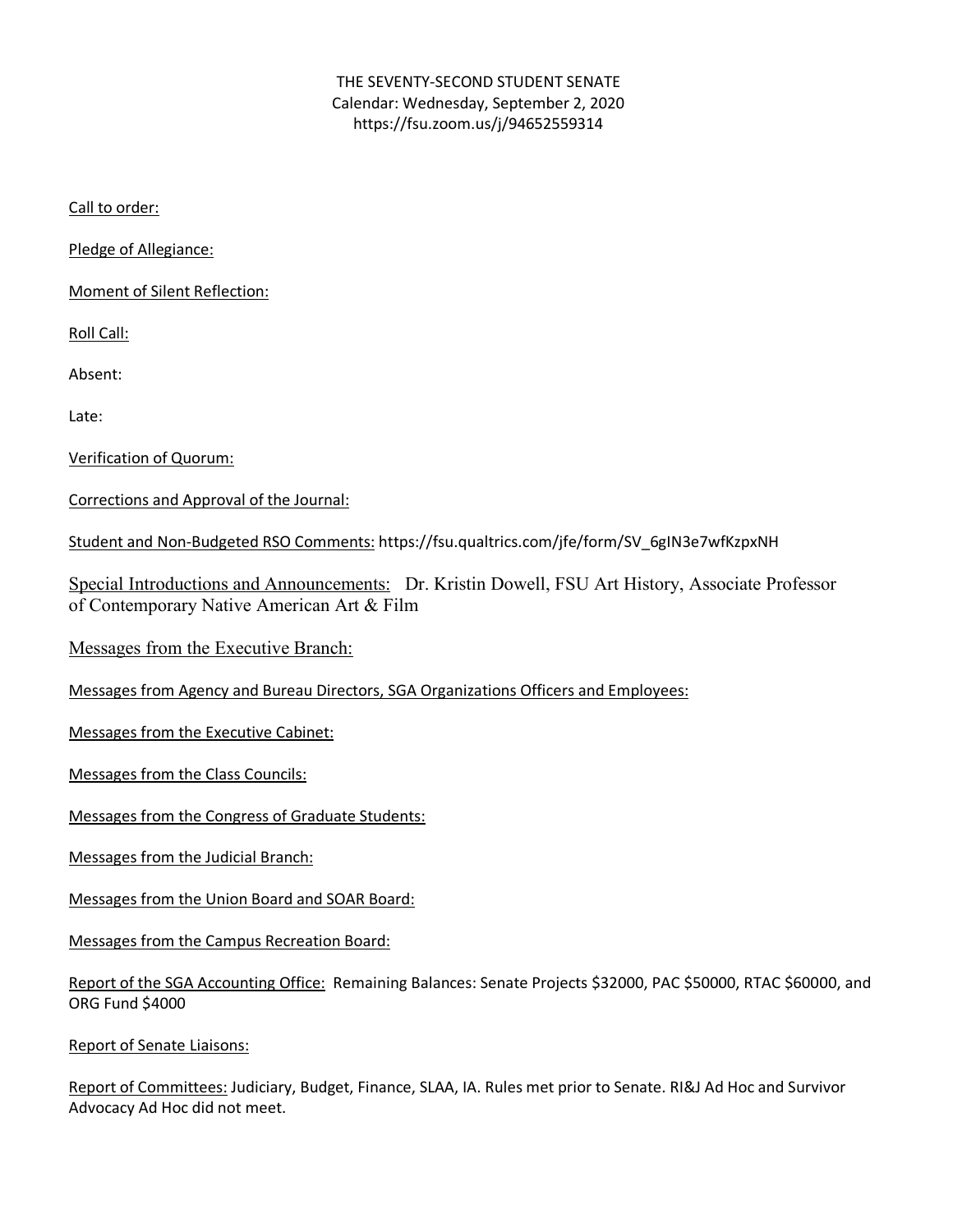Senate Confirmations: Melanie Green-VSU Secretary, John Wallace-VSU External Coordinator, Cam Bickley-VSU Internal Coordinator, Isabella Hernandez-PSU Treasurer, & Erick Tapia-HLSU Treasurer.

Jenesis Shaw – Senate Press Secretary Jake John Raymond Alveraz – Senate Parliamentarian

Consent Calendar: PAC and RTAC did not meet in the summer.

Bills First Reading:

| Bill 39        | Sponsored by Senator Sojos and Leckie (P))<br>Amending Student Body Statutes Chapter 807.6K regarding funding board budgets in the fall.<br>REFERRED TO FINANCE THEN JUDICIARY, 2.19., TABLED IN FINANCE, 2.25, 3.10, 3.31, 4.14,<br>6.2, 6.16, 7.7.                                                                |
|----------------|---------------------------------------------------------------------------------------------------------------------------------------------------------------------------------------------------------------------------------------------------------------------------------------------------------------------|
| <b>Bill 57</b> | Sponsored Sojos and Adamyk (P)<br>Amending Student Body Statutes 807.6 clarifying advertising regarding RSOs. REFERRED TO<br>FINANCE THEN JUDICIARY, 3.4., TABLED IN FINANCE, 3.10, 3.31, 4.14, 6.2, 6.16, 7.7.                                                                                                     |
| <b>Bill 58</b> | Sponsored by Senator Sojos (P)<br>Amending Student Body Statutes 807.6G clarifying funding to organizations. REFERRED TO<br>FINANCE THEN JUDICIARY, 3.4., TABLED IN FINANCE, 3.10, 3.31, 4.14, 6.2, 6.16, 7.7.                                                                                                      |
| <b>Bill 68</b> | Sponsored by Senator Sojos (P)<br>Amending Student Body Statutes Chapter 807.6 regarding RTAC. REFERRED TO FINANCE,<br>THEN JUDICIARY, 3.11. PASSED IN JUDICIARY OUT OF SEQUENCE, 4.6. TABLED IN FINANCE,<br>7.7                                                                                                    |
| <b>Bill 72</b> | Sponsored by Senator Primozic (P)<br>Amending Student Body Statutes Chapter 303.2 regarding TLI Leadership. REFERRED TO IA<br>THEN JUDICIARY, 3.11., PASSED IA, 4.14.                                                                                                                                               |
| <b>Bill 75</b> | Sponsored by Senator Sojos (P)<br>Amending Student Body Statutes Chapter 807.6G regarding travel funding limits. REFERRED<br>TO FINANCE THEN JUDICIARY, 4.1, TABLED IN FIANNCE, 7.7.                                                                                                                                |
| Bill 86        | Sponsored by Senator Dodson (P), Stinson, and Adams (Co)<br>Amending Student Body Statutes Chapter 100.5 to add Deputy Treasurer and members of<br>the Executive Office to the list of major positions. REFERRED TO JUDICIARY, THEN IA, 7.1<br>AMENDED AND PASSED IN JUDICIARY, 7.7., AMENDED AND PASSED IN IA 7.14 |
| Bill 87        | Sponsored by Senator Ryan (P)<br>Amending Student Body Statutes Chapter 802.4 with regards to Public Advertisement of<br>events. REFERRED TO FINANCE, THEN JUDICIARY, 7.1. TABLED IN FINANCE, 7.7.                                                                                                                  |
| <b>Bill 88</b> | Sponsored by Senator Gnanam (P) and Bogle (Co)<br>Amending Student Body Statutes Chapter 207.4 with regards to New Senator Orientation.<br>REFERRED TO JUDICIARY, THEN RULES, 7.1, AMENDED AND PASSED IN JUDICIARY, 7.7.<br><b>TABLED IN RULES, 7.15</b>                                                            |
| <b>Bill 97</b> | Sponsored by Senators Leckie & J. Alvarez (P)                                                                                                                                                                                                                                                                       |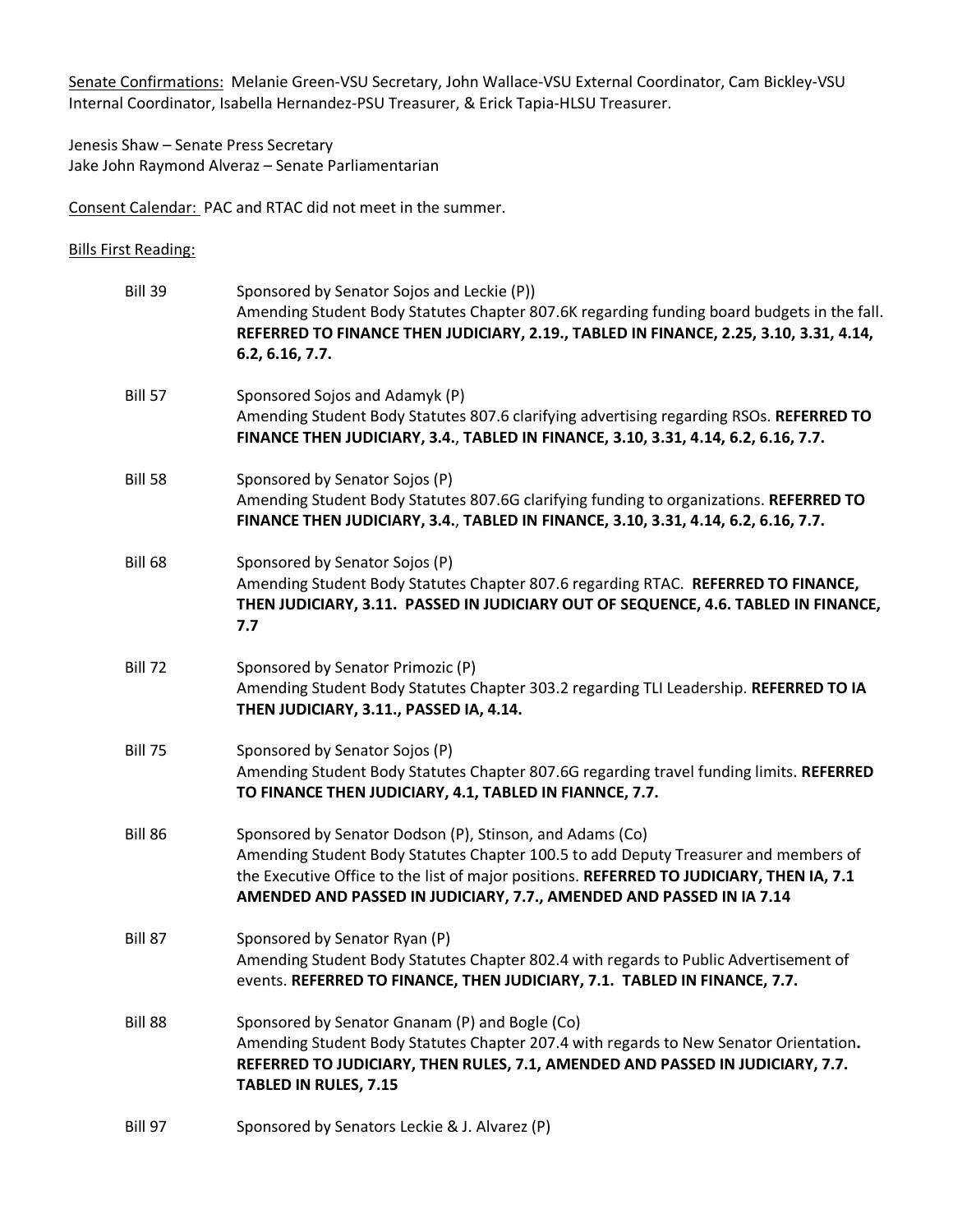Amending Student Body Statutes Chapter 100.5 and 421 to create non-voting delegates of the Student Senate. **REFERRED TO SLAA, JUDICIARY, THEN RULES, 7.1, TABLED IN SLAA, 7.7., FAILED IN SLAA, 7.10.**

Bill 98 Sponsored by Senator Dean (P) Amending Student Body Statutes Chapter 413.3 regarding renaming of the Student Senate Excellence Award to the Danielle Acosta Student Senate Award for Excellence.

## Bills Second Reading:

| <b>Bill 62</b> | Sponsored by Senator Villacorta & Gnanam (P), Murcia (Co)<br>Amending Student Body Statutes Chapter 1005.5 regarding amendments. GNANAM ADDED<br>AS PRIMARY SPONSOR AND MURCIA AS COSPONSOR BY VILLACORTA AND PORTER.<br>REFERRED TO JUDICIARY, 3.4. AMENDED AND PASSED IN JUDICIARY, 3.9.<br>Weber moves to send back to committee, Sojos seconds, Maymon objects. Ready calls the<br>question, England seconds, 29-12-0 REMANDED, 3.11.<br>TABLED IN JUDICIARY, 3.30. TABLED IN JUDICIARY, 4.6. PASSED IN JUDICIARY, 6.1. |
|----------------|-----------------------------------------------------------------------------------------------------------------------------------------------------------------------------------------------------------------------------------------------------------------------------------------------------------------------------------------------------------------------------------------------------------------------------------------------------------------------------------------------------------------------------|
| <b>Bill 66</b> | Sponsored by Senators Villacorta & Acanda (P)<br>Amending Student Body Statutes Chapter 307 regarding changing the SGA application.<br>REFERRED TO INTERNAL AFFAIRS THEN TO JUDICIARY, 3.4., PASSED IN IA, 3.31. PASSED IN<br>JUDICIARY, 4.6.                                                                                                                                                                                                                                                                               |
| <b>Bill 79</b> | Sponsored by Senator Lavender and Ready (P)<br>Amending Student Body Statutes Chapter 300.2. REFERRED TO JUDICIARY, 4.15. PASSED IN<br>JUDICIARY, 6.1.                                                                                                                                                                                                                                                                                                                                                                      |
| <b>Bill 80</b> | Sponsored by Senator Lavender and Ready (P)<br>Amending Student Body Statutes Chapter 300.4 REFERRED TO JUDICIARY, 4.15. PASSED<br>THEN TABLED IN JUDICIARY, 6.1. AMENDED AND PASSED IN JUDICIARY, 6.15.                                                                                                                                                                                                                                                                                                                    |
| <b>Bill 81</b> | Sponsored by Senator Lavender and Ready (P)<br>Amending Student Body Statutes Chapter 300.5.<br>Lavender moved to put a bill on first reading, seconded by Leckie, no objections, 4.15.<br>REFERRED TO JUDICIARY, 4.15. PASSED THEN TABLED IN JUDICIARY, 6.1. AMENDED AND<br>PASSED IN JUDICIARY, 6.15.                                                                                                                                                                                                                     |
| Bill 82        | Sponsored by Senator Lavender and Ready (P)<br>Amending Student Body Statutes Chapters 300-302.<br>Lavender moved to put a bill on first reading, seconded by Leckie, no objections, 4.15.<br>REFERRED TO JUDICIARY, 4.15. PASSED THEN TABLED IN JUDICIARY, 6.1. PASSED AS<br>AMENDED IN JUDICIARY, 6.23.                                                                                                                                                                                                                   |
| <b>Bill 85</b> | Sponsored by Senator Leckie (P), Adamyk, Porter, Murcia, Waters, Kilinc, Martin (Co)<br>Amending Student Body Statutes Chapter 300 with regards to the Attorney General.<br>REFERRED TO JUDICIARY, 5.20. TABLED IN JUDICIARY, 6.1. PASSED AS AMENDED IN<br>JUDICIARY, 6.23.                                                                                                                                                                                                                                                 |
| Bill 83        | Sponsored by Dean (P) and Fahey (Co)<br>An allocation of \$2000 from Senate Projects to the ProfessioNole Clothing Closet.                                                                                                                                                                                                                                                                                                                                                                                                  |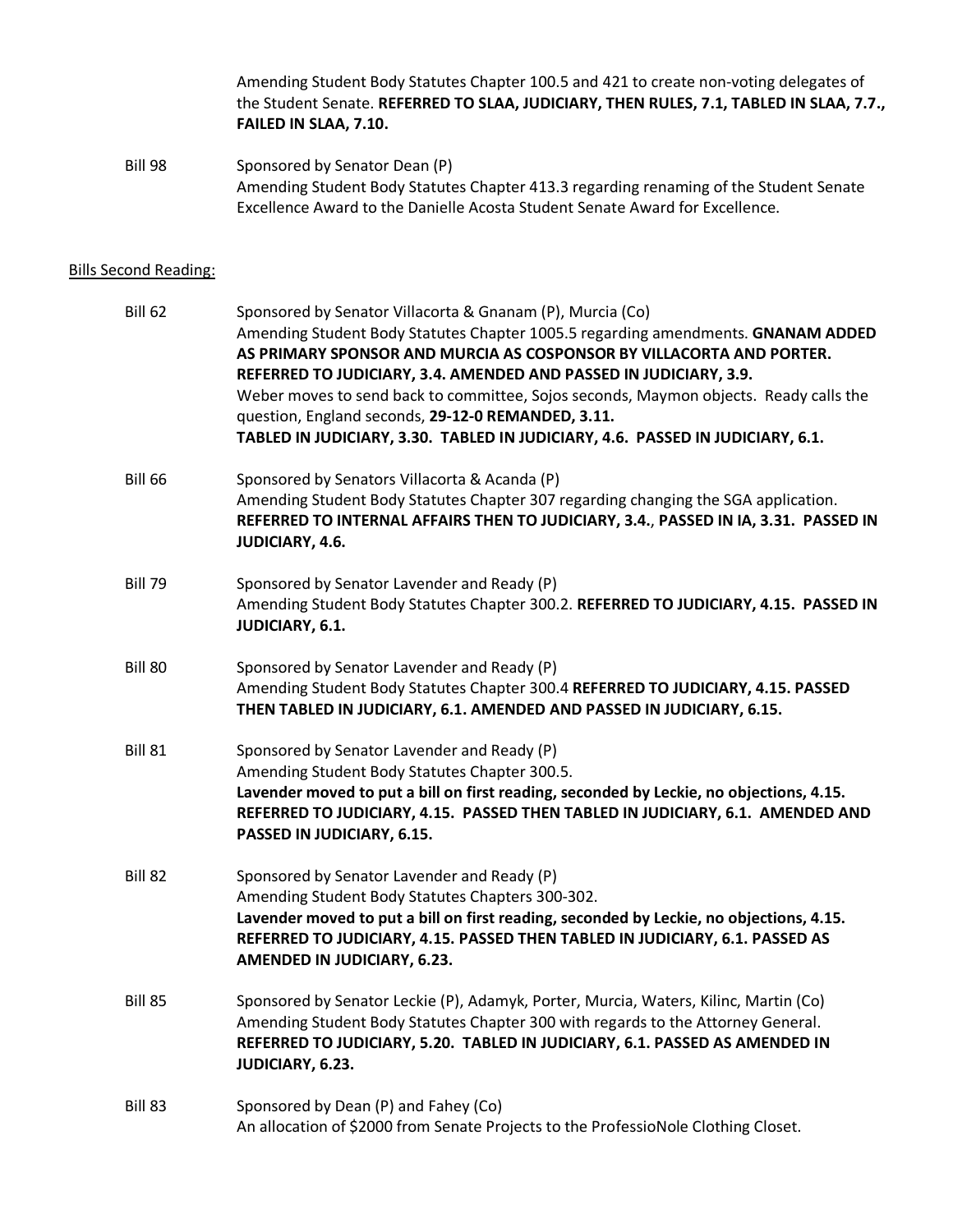|                | Dean moves to put a bill on first reading, seconded by Gonzalez, no objections, 4.15.<br>REFERRED TO SLAA THEN BUDGET, 4.15. PASSED IN SLAA, 6.1. AMENDED AND PASSED IN<br><b>BUDGET, 6.2.</b>                                                                                                                                                |
|----------------|-----------------------------------------------------------------------------------------------------------------------------------------------------------------------------------------------------------------------------------------------------------------------------------------------------------------------------------------------|
| <b>Bill 84</b> | Sponsored by Senator Leckie (P)<br>Amending Student Body Statutes Chapter 509 with regards to appointing General Counsel.<br>REFERRED TO JUDICIARY, 5.20. TABLED IN JUDICIARY, 6.1., PASSED IN JUDICIARY, 6.15.                                                                                                                               |
| Bill 89        | Sponsored by Senator Murcia (P)<br>Amending Student Body Statutes Chapter 401.3 regarding omnibus bills. REFERRED TO<br>JUDICIARY, 7.1, AMENDED AND PASSED IN JUDICIARY, 7.7.                                                                                                                                                                 |
| Bill 90        | Sponsored by Senator Murcia (P) and Chabot (Co)<br>Amending Student Body Statutes Chapter 404 regarding Senate terms and applications.<br>REFERRED TO JUDICIARY, THEN RULES, 7.1, AMENDED AND PASSED IN JUDICIARY, 7.7.,<br>PASSED IN RULES, 7.15                                                                                             |
| <b>Bill 91</b> | Sponsored by Senator Mougey (P) and Adamyk (Co)<br>Amending Student Body Statutes Chapter 807 with regards to updating "SOAR Board" to<br>"Engagement Ambassadors." REFERRED TO FINANCE, THEN JUDICIARY, 7.1., PASSED IN<br>FINANCE, 7.7., PASSED IN JUDICIARY, 7.13                                                                          |
| Bill 92        | Sponsored by Senator J. Alvarez, Chabot (P) and Murcia (Co)<br>Amending Student Body Statutes Chapter 304.3 with regards to the candidate screening<br>process. REFERRED TO JUDICIARY, IA, THEN RULES, 7.1., PASSED AND AMENDED IN<br>JUDICIARY 7.13., TABLED IN IA, 7.14                                                                     |
| <b>Bill 93</b> | Sponsored by Senator J. Alvarez<br>Amending Student Body Statutes Chapter 211 to add SGA Indigenous Land Acknowledgment.<br>REFERRED TO SLAA, JUDICIARY, THEN RULES, 7.1, TABLED IN SLAA, 7.7. PASSED IN SLAA<br>7.10, PASSED AND AMENDED IN JUDICIARY 7.13., PASSED IN RULES, 7.15, PASSED IN<br><b>SENATE 7.15, VETOED by SGA President</b> |
| <b>Bill 94</b> | Sponsored by Senators J. Alvarez & Murcia (P)<br>Amending Student Body Statutes Chapter 307.3 regarding forwarding letters. REFERRED TO<br>IA, JUDICIARY, THEN RULES, 7.1. AMENDED AND PASSED IN IA, 7.7., PASSED IN RULES, 7.15                                                                                                              |
| <b>Bill 95</b> | Sponsored by Senator J. Alvarez (P)<br>Amending Student Body Statutes Chapter 203.6 regarding publishing of minutes for all<br>meetings. REFERRED TO SLAA, JUDICIARY, THEN RULES, 7.1, TABLED IN SLAA, 7.7.<br>AMENDED AND PASSED IN SLAA, 7.10, PASSED IN RULES 7.15                                                                         |
| <b>Bill 96</b> | Sponsored by Senators J. Alvarez & Leckie (P)<br>Amending Student Body Statutes Chapter 400.5 regarding abstentions. REFERRED TO<br>JUDICIARY, THEN RULES, 7.1, PASSED IN JUDICIARY, 7.13., PASSED IN RULES, 7.15                                                                                                                             |

Constitutional Amendments: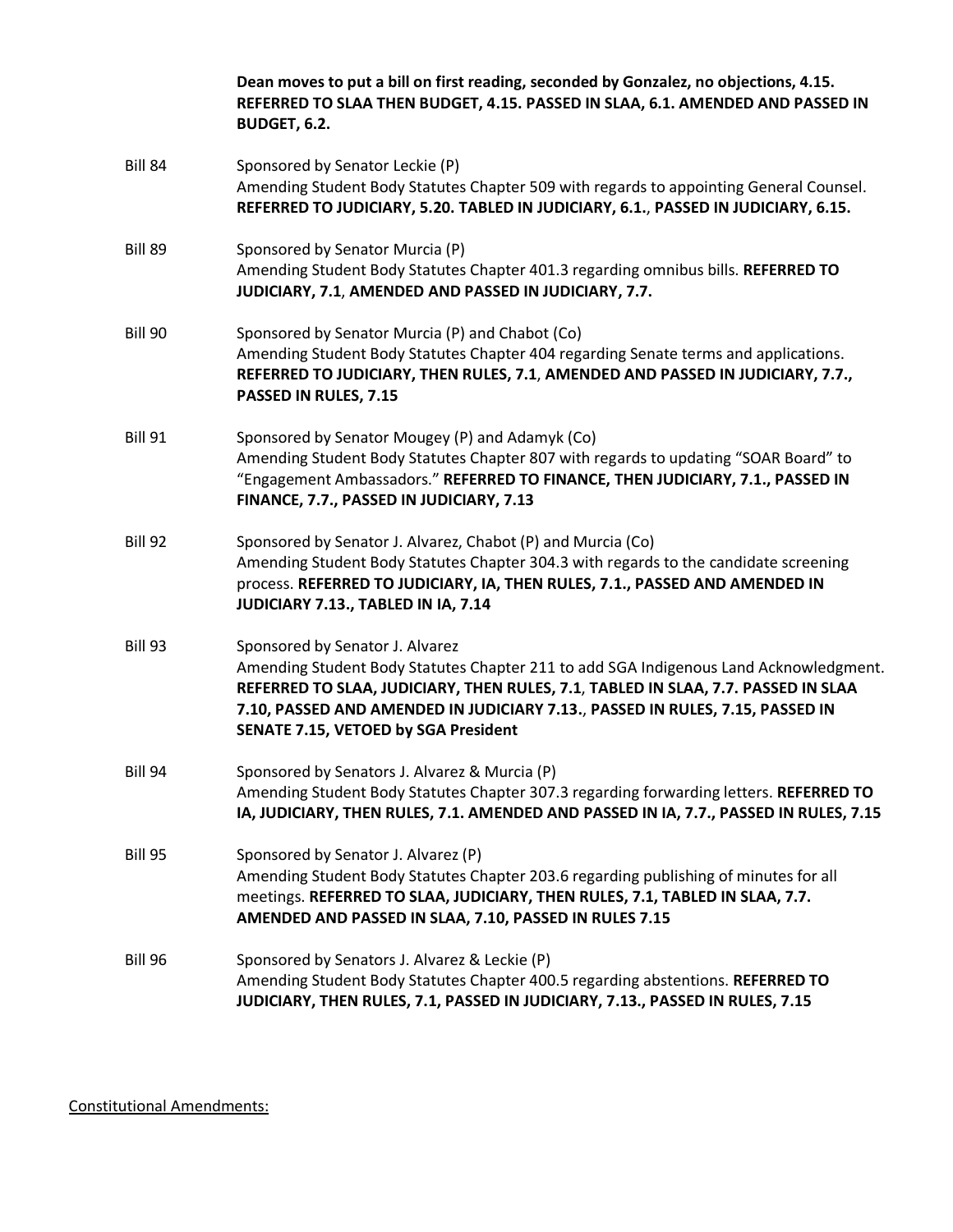| Amendment 1                          | Sponsored by Senator Leckie (P)<br>To create a constitutional review commission in the Student Body Constitution. REFERRED TO<br>JUDICIARY, SLAA, THEN RULES, 7.1<br>AMENDED AND PASSED IN JUDICIARY, 7.7., FAILED IN SLAA 7.10                                                                                                |
|--------------------------------------|--------------------------------------------------------------------------------------------------------------------------------------------------------------------------------------------------------------------------------------------------------------------------------------------------------------------------------|
| Amendment 2                          | Sponsored by Senator Murcia (P) and Chabot (Co)<br>Amending Student Body Constitution with regards to the number of Student Senators.<br>REFERRED TO JUDICIARY, SLAA, THEN RULES, 7.1<br>AMENDED AND PASSED IN JUDICIARY, 7.7., PASSED IN SLAA 7.10                                                                            |
| Amendment 3                          | Sponsored by Senator Murcia (P)<br>Amending the Student Body Constitution to limit the number of students needed for a<br>petition of recall. REFERRED TO JUDICIARY, SLAA, THEN RULES, 7.1<br>AMENDED AND PASSED IN JUDICIARY, 7.7., PASSED IN SLAA 7.10                                                                       |
| Amendment 4                          | Sponsored by Senator J. Alvarez (P)<br>Amending the Student Body Constitution to abolish the offices of the Student Body President<br>and Vice President to establish an Executive Council. REFERRED TO JUDICIARY, SLAA, THEN<br>RULES, 7.1., TABLED IN JUDICIARY, 7.7., FAILED IN JUDICIARY, 7.13                             |
| Amendment 5                          | Sponsored by Senator J. Alvarez (P)<br>To make the Student Body President and Vice President run separately.                                                                                                                                                                                                                   |
| Amendment 6                          | Sponsored by Senator J. Alvarez (P)<br>Editing the Student Body Constitution with regards to the Student Body Treasurer                                                                                                                                                                                                        |
| Resolutions:<br><b>Resolution 45</b> | Sponsored by Senator Porter (P)<br>Regarding the University's partnership with Honorlock.<br>Porter moves to place a resolution on the floor, seconded by Gnanam.<br>REFERRED TO SLAA. PASSED IN SLAA, 6.1. REMANDED BACK TO SLAA, 7.1 (Porter/England).<br>TABLED IN SLAA, 7.7., AMENDED & PASSED IN SLAA 7.13                |
| <b>Resolution 48</b>                 | Sponsored by Senator Gnanam (P) and Bogle (Co)<br>Commending the five years of education and service that Green Dot has provided FSU and<br>encouraging members of the student body to go through Green Dot Training REFERRED TO<br>SLAA THEN RULES, 7.1. TABLED IN SLAA, 7.7., AMENDED IN SLAA 7.10, TABLED IN RULES,<br>7.15 |
| <b>Resolution 49</b>                 | Sponsored by Senator Chabot (P) and Leckie, Murcia (Co)<br>Encouraging the City of Tallahassee to aid and support students who suffer hardships due to<br>COVID. REFERRED TO SLAA THEN RULES, 7.1. TABLED IN SLAA, 7.7. AMENDED AND PASSED<br>in SLAA, 7.10, PASSED IN RULES, 7.15                                             |
| <b>Resolution 52</b>                 | Sponsored by Senator Murcia (P) and Leckie (Co)<br>Amending Student Senate Rules of Procedure 1.7 and 6.4 with regards to the Internal Affairs<br>Committee. REFERRED TO IA THEN RULES, 7.1, PASSED IN IA, 7.7., PASSED IN RULES, 7.8                                                                                          |
| <b>Resolution 53</b>                 | Sponsored by Senator Murcia (P)                                                                                                                                                                                                                                                                                                |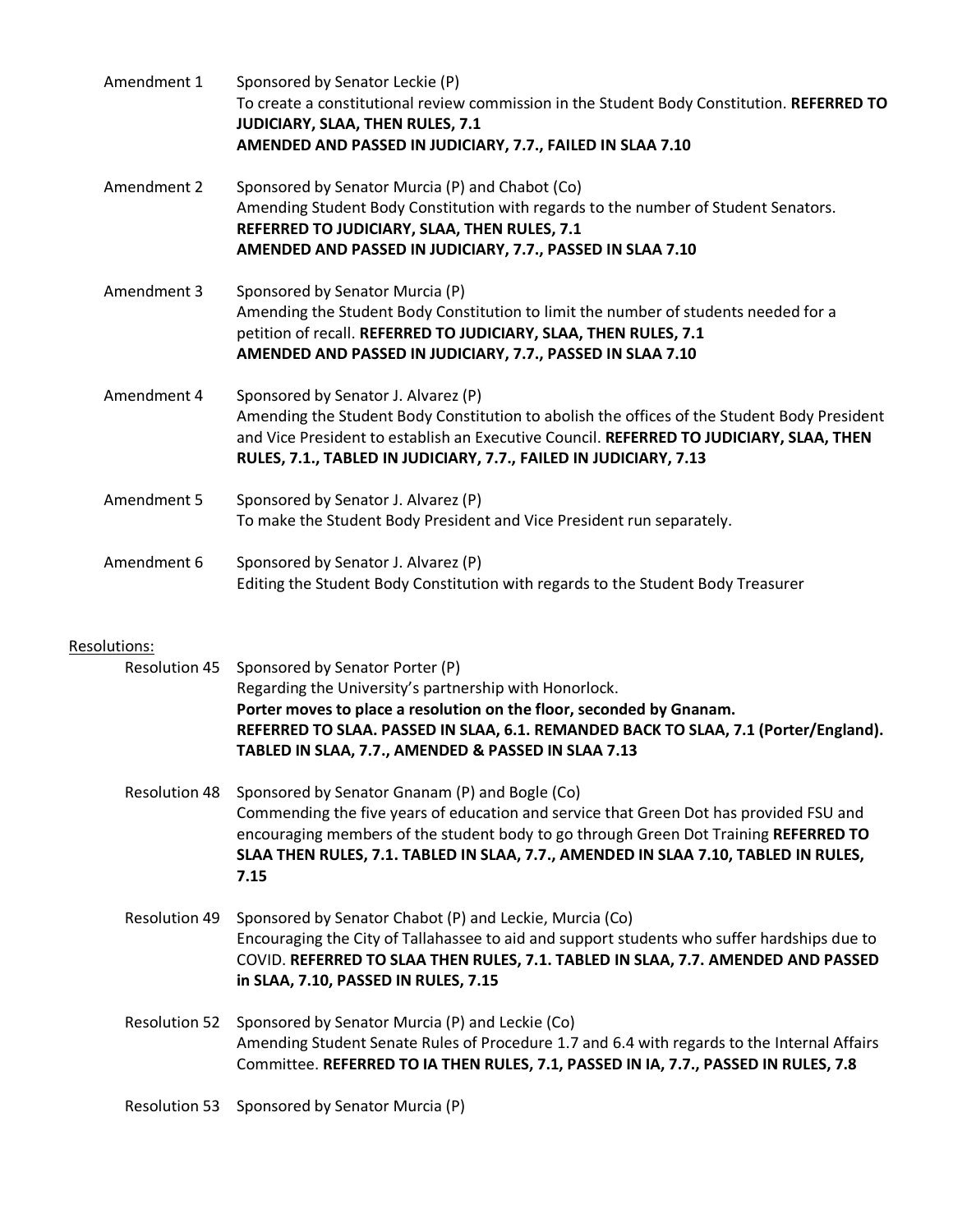Amending Student Senate Rules of Procedure 10.17. **REFERRED TO RULES, 7.1, PASSED IN RULES, 7.8**

- Resolution 54 Sponsored by Murcia (P) and Chabot (Co) Amending Student Senate Rules of Procedure Rule 1 regarding the organizational meeting of the Senate. **REFERRED TO RULES, 7.1, PASSED IN RULES, 7.8**
- Resolution 55 Sponsored by Murcia (P) and Chabot (Co) Amending Student Senate Rules of Procedure Rule 1 with regards to attendance for Senate leadership decisions. **REFERRED TO RULES, 7.1, TABLED IN RULES, 7.15**
- Resolution 56 Sponsored by Senator Stinson (P) and England (Co) Student Senate's Commitment to the Student Veterans Center and the Cord and Coin Ceremony. **REFERRED TO SLAA, 7.1., AMENDED AND PASSED IN SLAA, 7.7.**
- Resolution 57 Sponsored by Senator Murcia Amending Student Senate Rules of Procedure 11.10 regarding pro/con debate. **REFERRED TO RULES, 7.1**
- Resolution 58 Sponsored by Senator J. Alvarez Amending Student Rules of Procedure 13.8 regarding Senator absences. **REFERRED TO RULES, 7.1**

Resolution 59 Sponsored by Senators Rudd, Adamyk (P), Adams, Cusnier, England, Mougey, Murray, Selva, and Stinson (Co) Student Senate committing to better support the Jewish community in SGA. **Murcia moves to send the resolution to committee, England seconds. REFERRED TO SLAA, 7.1., AMENDED AND PASSED IN SLAA, 7.1. Passed in Senate 7.15**

- Resolution 60 Sponsored by Senators Waters, Garcia (P), A. Alvarez, J. Alvarez, Gabadage, Gonzalez, Medley-Neyra, Palacio, Tookes Advocating for the renaming of Doak Campbell Stadium to Charlie Ward Field. **REFERRED TO SLAA THEN RULES, 7.1. TABLED IN SLAA, 7.7., PASSED IN SLAA 7.13**
- Resolution 61 Sponsored by Senators Garcia, Waters (P), A. Alvarez, J. Alvarez, Gabadage, Gonzalez, Medly-Neyra, Palacio Advocating for the renaming of Suwannee room to Eva Killings Suwannee Room. **REFERRED TO SLAA THEN RULES, 7.1. TABLED IN SLAA, 7.7., AMENDED & PASSED IN SLAA 7.13**
- Resolution 62 Sponsored by Senators Leckie, Gonzalez (P), Waters, Garcia, Gabadage, Mougey, and Rudd Encouraging Florida State University to require the completion of a race and ethnicity credit before graduation. **REFERRED TO SLAA THEN RULES, 7.1. TABLED IN SLAA, 7.7.& 7.13**
- Resolution 63 Sponsored by Chabot and J. Alvarez Urging the leadership of FSU ROTC to take means to remove any Battle Streamers related to the actions taken by Confederate military forces during the Civil War. **REFERRED TO SLAA THEN RULES, 7.1. TABLED IN SLAA, 7.7., PASSED IN SLAA 7.13**
- Resolution 64 Sponsored by Chabot, Murcia (P), J. Alvarez, Hinks, Gnanam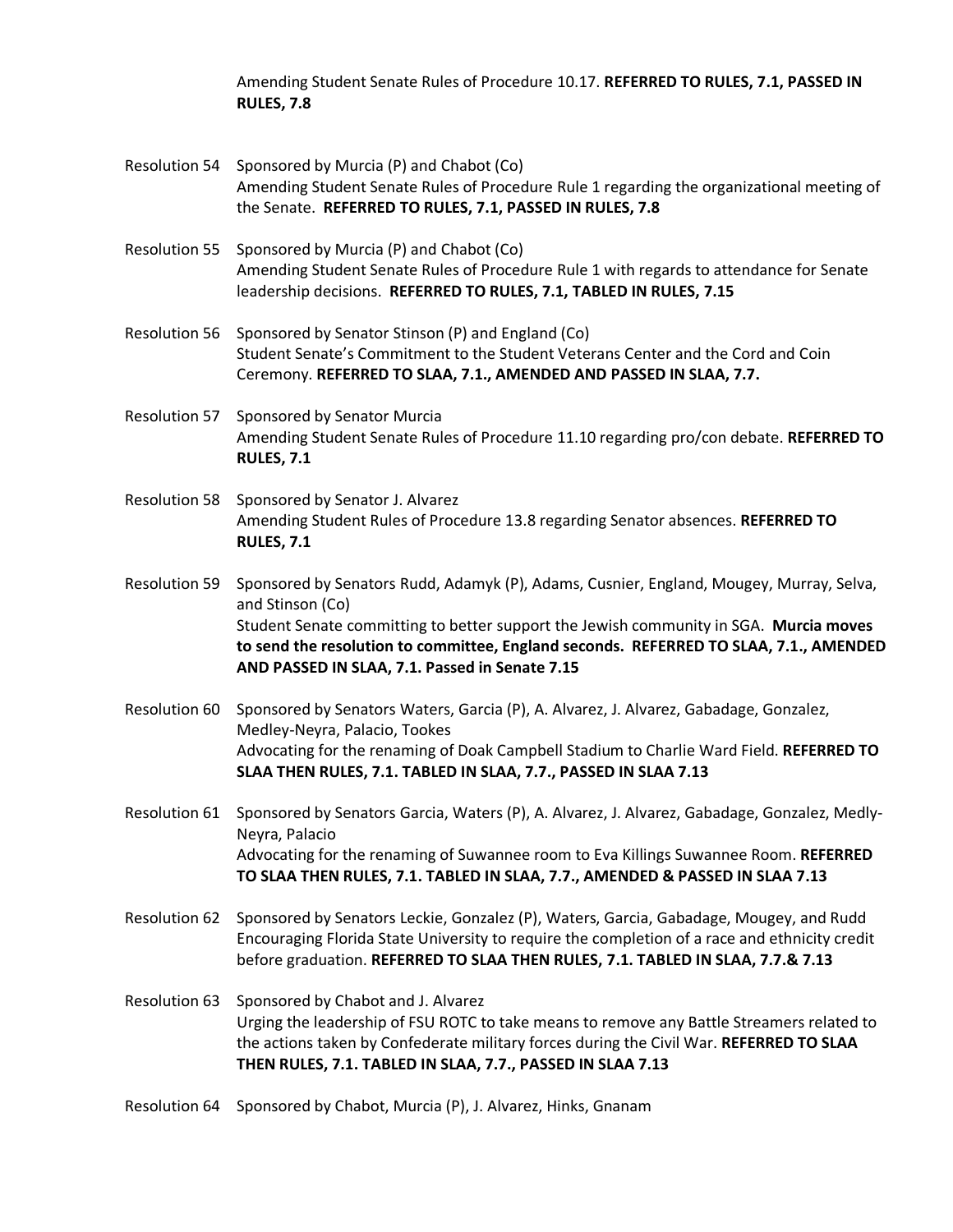Strongly urging the administration to reconsider its reversal of their previous decision to allow employees to care for children while working remotely from home. **REFERRED TO SLAA THEN RULES, 7.1. AMENDED AND PASSED IN SLAA, 7.7., PASSED IN RULES, 7.15, PASSED IN SENATE 7.15**

- Resolution 65 Sponsored by Senator J. Alvarez (P), Leckie, Mrcia, Chabot, Gnanam, Hinks, and Wang (Co) Encouraging the University Administration to expand the means in which the Student Body is educated regarding Indigenous Nations and reach out to other nations that use the "Seminole" name.
- Resolution 66 Sponsored by Senators Hinks & Gnanam (P), Wang, Bogle,and Murcia Apologizing to survivors on behalf on individuals that did not showcase their support for survivors during the Senate meeting. **PASSED IN SENATE 7.15**
- Resolution 67 Sponsored by Senator Leckie (P), and Chabot (Co) Sponsoring the creation of an SGA Task Force on COVID-19.
- Resolution 68 Sponsored by Senators Chabot & Murcia (P), Waters, J. Alvarez, Wang, Garcia, Martin, Hinks & Palacio Strongly supporting the removal of the Eppes Statue and the renaming of the Eppes building. **PASSED IN SENATE 7.15**
- Resolution 69 Sponsored by Wang (P), Bogle, Gnanam, & Hinks (Co) Amending Student Senate Rules of Procedure 5.12 regarding Ad Hoc Committees.
- Resolution 70 Sponsored by Senators Rudd and Stinson (P), Senators Adams, Chabot, Wang, Waters (Co) Urging for the renaming of BK Roberts Hall and SGA advocacy to do so.
- Resolution 72 Sponsored by Senator Sam (P), Dean, Gonzalez, and Martin (Co) Condemning the actions of Fort Hood, standing in solidarity with survivors, and pledging to support student veterans. **PASSED in Senate 7.15**
- Resolution 73 Sponsored by Dean and Alvarez, Adams, Adamyk, Chabot, Cusnier, Daraldik, England, Gabadage, Garcia,Gonzalez, Hinks, Leckie, Little, Martin, Medley-Neyra, Mougey, Murcia, Murray, Rudd, Ryan, Sam, and Sojos (Co) Recognizing Dr. Danielle Acosta's dedication and service to the Student Senate and want to rename the "Senate Award for Excellence", be renamed the "Danielle Acosta Senate Award for Excellence" by a Bill.
- Resolution 74 Sponsored by Martin (P), Adams, Chabot, Dean, Gabadage, Gonzalez, and Murray (Co) Encouraging and acknowledging student leaders in the Student Senate, Executive Branch, and all other Student Government entities to focus on education and accountability to create an inclusive and productive environment at Florida State University.
- Resolution 75 Sponsored by Chabot and Leckie (P) The Senate Judiciary Committee voted to establish a Senate Investigate Board pursuant to statute 406.
- Resolution 76 Sponsored by Leckie and A. Gonzalez (P) Urges university to expand the Diversity Credit Requirement